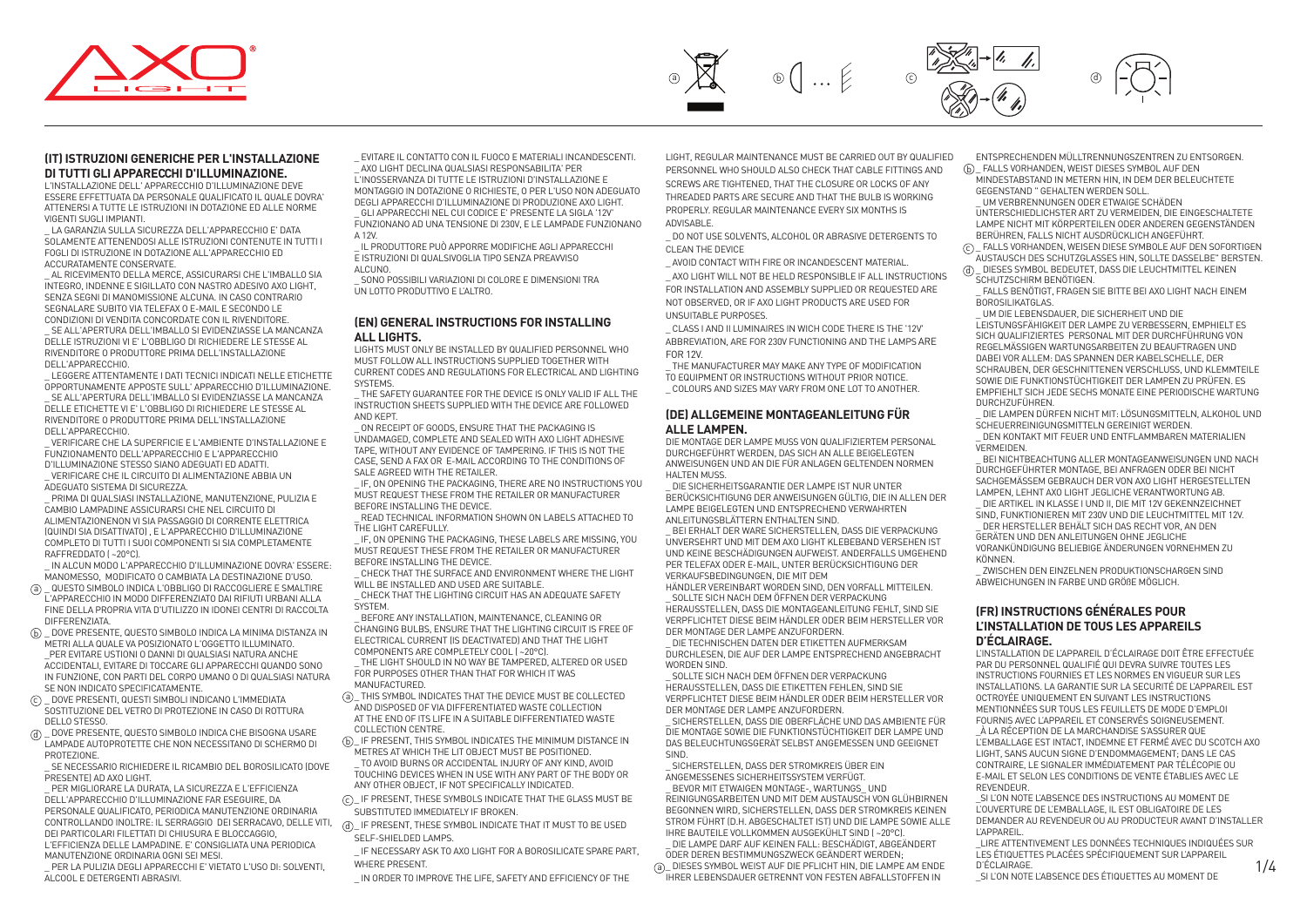L'OUVERTURE DE L'EMBALLAGE, IL EST OBLIGATOIRE DE LES DEMANDER AU REVENDEUR OU AU PRODUCTEUR AVANT D'INSTALLER L'APPAREIL.

\_VÉRIFIER QUE LA SURFACE ET LA PIÈCE D'INSTALLATION, LE FONCTIONNEMENT DE L'APPAREIL ET L'APPAREIL D'ECLAIRAGE LUI-MÊME SOIENT ADÉQUATS ET ADAPTES.

\_VÉRIFIER QUE LE CIRCUIT D'ALIMENTATION AIT UN SYSTEME DE SECURITÉ ADÉQUAT.

\_AVANT TOUTE INSTALLATION, ENTRETIEN, NETTOYAGE ET REMPLACEMENT D'AMPOULES, S'ASSURER QUE LE COURANT ÉLECTRIQUE NE PASSE PAS DANS LE CIRCUIT D'ALIMENTATION (QU'IL SOIT DONC DÉBRANCHÉ), ET QUE L'APPAREIL D'ÉCLAIRAGE AINSI QUE TOUS SES COMPOSANTS SE SOIENT COMPLÈTEMENT REFROIDIS (  $-20°C$ 

\_L'APPAREIL D'ÉCLAIRAGE NE DEVRA ÊTRE EN AUCUN CAS ALTERÉ, MODIFIÉ OU UTILISÉ AVEC DES FINS AUTRES QUE CELLES POUR LESQUELLES IL A ÉTÉ FABRIQUÉ..

a)\_CE SYMBOLE INDIQUE L'OBLIGATION D'ELIMINER L'APPAREIL A L'AIDE DU TRI SÉLECTIF DES DÉCHETS URBAINS DANS DES CENTRES DE RAMASSAGE ET DE TRI SÉLECTIF LORSQU'ILS NE SERVENT PLUS.

b)\_CE SYMBOLE INDIQUE, LA OU IL FIGURE, LA DISTANCE MINIMALE EN MÈTRES À LAQUELLE L'OBJET ECLAIRÉ DOIT ÊTRE POSITIONNÉ. \_AFIN D'ÉVITER DES BRÛLURES OU DES DOMMAGES DE TOUTES NATURES, MÊME ACCIDENTELS, ÉVITER DE TOUCHER LES APPAREILS LORSQU'ILS FONCTIONNENT AVEC DES PARTIES CORPORELLES, OU DE TOUTE AUTRE NATURE, SI CE N'EST PAS INDIQUÉ **SPÉCIFIQUEMENT** 

C)\_CES SYMBOLES INDIQUENT, LA OU ILS FIGURENT, LE REMPLACEMENT IMMÉDIAT DU VERRE DE PROTÉCTION SI CELUI-CI SE BRISE.

d)\_CES SYMBOLE INDIQUE, LA OU IL FIGURE, QU'IL EST NECESSAIRE ADOPTER AMPOULES AUTO-PROTEGÉE.

SI IL EST NECESSAIRE CONTACTER AXO LIGHT POR OBTENIR UN BOROSILICATE DE RECHANGE.

\_AFIN D'AMELIORER LA DURÉE, LA SECURITÉ ET L'EFFICIENCE DE L'APPAREIL D'ÉCLAIRAGE, FAIRE EFFECTUER PAR DU PERSONNEL QUALIFIÉ UN ENTRETIEN ORDINAIRE PÉRIODIQUE EN CONTROLANT EN OUTRE: LE SERRAGE DES SERRE-CABLES, DES VIS, DES DÉTAILS FILETÉS DE FERMETURE ET DE BLOCAGE, L'EFFICIENCE DES AMPOULES. UN ENTRETIEN ORDINAIRE PÉRIODIQUE EST CONSEILLÉ TOUS LES SIX MOIS.

POUR LE NETTOYAGE DES APPAREILS IL EST INTERDIT D'UTILISER: DES SOLVANTS, DE L'ALCOOL ET DES DÉTERGENTS ABRASIFS. \_ÉVITER LE CONTACT AVEC LE FEU ET DES MATERIAUX INCANDESCENTS.

AXO LIGHT DÉCLINE TOUTE RESPONSABILITÉ POUR LA NON OBSERVATION DE TOUTES LES INSTRUCTIONS D'INSTALLATION ET DE MONTAGE FOURNIES OU DEMANDÉES, OU BIEN POUR UN USAGE NON ADÉQUAT DES APPAREILS D'ÉCLAIRAGE DE PRODUCTION AXO LIGHT. \_ LES APPAREILS D'ÉCLAIRAGE EN CLASSE DE PROTÉCTION I ET II,

DONT LE CODE PRÉSENTE LES LETTRES '12V' FONCTIONNENT AVEC UNE TENSION DE 230V ET LES AMPOULES FONCTIONNENT AVEC UNE TENSION DE 12V.

LE PRODUCTEUR PEUT EFFECTUER TOUT TYPE DE MODIFICATIONS AUX APPAREILS ET AUX INSTRUCTIONS SANS AUCUN PREAVIS. \_ DES VARIATIONS DE COLORIS ET DE DIMENSIONS SONT POSSIBLES ENTRE UN LOT DE PRODUCTION ET L'AUTRE.

# **(ES) INSTRUCCIONES GENERALES PARA LA INSTALACIÓN DE TODOS LOS APARATOS DE ILUMINACIÓN.**

LA INSTALACIÓN DEL APARATO DE ILUMINACIÓN TIENE QUE EFECTUARLA PERSONAL CUALIFICADO QUE TENDRÁ QUE SEGUIR TODAS LAS INSTRUCCIONES QUE SE ENTREGAN DE SERIE Y LAS NORMAS VIGENTES SOBRE LAS INSTALACIONES.

\_ LA GARANTÍA SOBRE LA SEGURIDAD DEL APARATO SE CONCEDE SÓLO SI SE SIGUEN LAS INSTRUCCIONES QUE CONTIENEN LAS HOJAS DE INSTRUCCIONES QUE SE ENTREGAN DE SERIE CON EL APARATO Y QUE SE TIENEN QUE CONSERVAR CUIDADOSAMENTE.

\_ EN EL MOMENTO DE RECIBIR LA MERCANCÍA, ASEGÚRESE DE QUE EL EMBALAJE SE ENCUENTRE INTACTO, INCÓLUME Y SELLADO CON CINTA ADHESIVA AXO LIGHT, SIN NINGÚN TIPO DE SEÑALES DE MANIPULACIÓN. EN CASO CONTRARIO COMUNÍQUELO ENSEGUIDA POR FAX O EMAIL Y SEGÚN LAS CONDICIONES DE VENTA

ESTABLECIDAS CON EL REVENDEDOR.

SI AL ABRIR EL EMBALAJE DESCUBRE QUE FALTAN LAS INSTRUCCIONES, TENDRÁ QUE PEDIRLAS AL REVENDEDOR O AL FABRICANTE ANTES DE LA INSTALACIÓN DEL APARATO.

LEA ATENTAMENTE LOS DATOS TÉCNICOS QUE SE INDICAN EN LAS ETIQUETAS COLOCADAS PARA ELLO EN EL APARATO DE ILUMINACIÓN. SI AL ABRIR EL EMBALAJE DESCUBRE QUE FALTAN LAS ETIQUETAS. TENDRÁ QUE PEDIRLAS AL REVENDEDOR O AL FABRICANTE ANTES DE LA INSTALACIÓN DEL APARATO.

COMPRUEBE QUE LA SUPERFICIE Y EL AMBIENTE DE INSTALACIÓN Y FUNCIONAMIENTO DEL APARATO Y EL PROPIO APARATO DE ILUMINACIÓN SEAN ADECUADOS E IDÓNEOS.

\_ COMPRUEBE QUE EL CIRCUITO DE ALIMENTACIÓN DISPONGA DE UN SISTEMA DE SEGURIDAD ADECUADO.

\_ ANTES DE CUALQUIER INSTALACIÓN, MANTENIMIENTO, LIMPIEZA Y CAMBIO DE BOMBILLAS ASEGÚRESE DE QUE EN EL CIRCUITO DE ALIMENTACIÓN NO PASE CORRIENTE ELÉCTRICA (ES DECIR QUE ESTÉ DESACTIVADO), Y QUE TANTO EL APARATO DE ILUMINACIÓN COMO TODOS SUS COMPONENTES SE HAYAN ENFRIADO COMPLETAMENTE (  $-20^{\circ}$ Cl.

\_ EL APARATO DE ILUMINACIÓN NO PUEDE SUFRIR: MANIPULACIONES, MODIFICACIONES O CAMBIOS EN EL USO PREVISTO.

<u>@)\_</u> ESTE SÍMBOLO INDICA LA OBLIGACIÓN DE RECOGER Y ELIMINAR EL APARATO DE FORMA DISTINTA DE LA BASURA URBANA AL FINAL DE SU VIDA EN LOS CENTROS DE RECOGIDA SELECTIVA ESPECÍFICOS.

b)\_ CUANDO SE ENCUENTRA PRESENTE, ESTE SIMBOLO INDICA LA DISTANCIA MÍNIMA EN METROS A LA QUE SE TIENE QUE COLOCAR EL OBJETO ILUMINADO.

\_ PARA EVITAR QUEMADURAS O LESIONES DE CUALQUIER TIPO, INCLUSO ACCIDENTALES, EVITE TOCAR LOS APARATOS CUANDO ESTÁN FUNCIONANDO CON PARTES DEL CUERPO HUMANO O DE CUALQUIER TIPO SI NO SE INDICA DE FORMA ESPECÍFICA.

- c)\_ DONDE SE ENCUENTREN PRESENTES, ESTOS SÍMBOLOS INDICAN LA SUSTITUCIÓN INMEDIATA DEL VIDRIO DE PROTECCIÓN EN CASO DE ROTURA.
- @\_ CUANDO SE ENCUENTRA PRESENTE, ESTE SIMBOLO PRESCRIBE DE UTILIZAR BOMBILLAS AUTOPROTEGIDAS.

\_ EN EL CASO QUE SEA NECESARIO REQUERIR EL RECAMBIO DEL BOROSILICATADO, SI ES PRESENTE, A AXO LIGHT.

\_ PARA MEJORAR LA DURACIÓN, LA SEGURIDAD Y LA EFICIENCIA DEL APARATO DE ILUMINACIÓN, SERÁ NECESARIO QUE PERSONAL CUALIFICADO EFECTÚE UN MANTENIMIENTO ORDINARIO PERIÓDICO CONTROLANDO: EL APRIETE CORRECTO DE LOS SUJETACABLES, DE LOS TORNILLOS, DE LOS DETALLES ROSCADOS DE CIERRE Y BLOQUEO Y LA EFICIENCIA DE LAS BOMBILLAS. SE ACONSEJA UN MANTENIMIENTO ORDINARIO PERIÓDICO CADA SEIS MESES. \_ PARA LA LIMPIEZA DE LOS APARATOS SE PROHÍBE LA UTILIZACIÓN

DE: DISOLVENTES, ALCOHOL Y DETERGENTES ABRASIVOS.

\_ EVITE EL CONTACTO CON EL FUEGO Y CON MATERIALES INCANDESCENTES.

\_ AXO LIGHT DECLINA CUALQUIER RESPONSABILIDAD POR EL INCUMPLIMIENTO DE TODAS LAS INSTRUCCIONES DE INSTALACIÓN Y MONTAJE QUE SE ENTREGAN DE SERIE O QUE SE SOLICITAN, O POR UN USO INCORRECTO DE LOS APARATOS DE ILUMINACIÓN FABRICADOS POR AXO LIGHT.

\_ LOS APARATOS LUMINICOS EN CLASE I Y II EN EL CUAL CODIGO ES PRESENTE LA SIGLA '12V' FUNCIONAN CON TENSION DE 230V, Y LAS BOMBILLAS REQUIREN TENSION DE 12V.

\_ EL PRODUCTOR PUEDE APORTAR MODIFICACIONES DE QUALQUIER TIPO Y SIN PREAVISO A LOS APARATOS DE ILUMINACION Y A LAS **INSTRUCCIONES** 

\_ SE PUEDEN ENCONTRAR VARIACIONES DE COLOR Y MEDIDAS ENTRE UN LOTE DE PRODUCCION Y UN OTRO.

# **(PT) INTRUÇÕES GERAIS PARA A INSTALAÇÃO DE TODOS OS EQUIPAMENTOS DE ILUMINAÇÃO.**

A INSTALAÇÃO DO APARELHO DE ILUMINAÇÃO DEVE SER REALIZADA POR PESSOAL QUALIFCADO QUE TERA QUE CUMPRIR TODAS AS INSTRUÇÕES QUE VIEREM COM AS REGRAS E REGULAMENTOS SOBRE AS INSTALAÇÕES.

A GARANTIA DO EQUIPAMENTO DE SEGURANCA É SEGUINDA AS INSTRUÇÕES DADAS APENAS CONTIDA EM TODAS AS FOLHAS DE INSTRUÇÕES INCLUIDAS TODOS OS DISPOSITIVOS E CUIDADOSAMENTE PRESERVADO.

\_ APÓS O RECEBIMENTO DA MERCADORIA, VERIFIQUE SE A EMBALAGEM ESTA INTACTA, SEM DANOS E SELADA, SEM QUALQUER SINAL DE VIOLAÇÃO. EM CASO CONTRÁRIO COMUNICAR IMEDIATAMENTE POR FAX OU E-MAIL DE ACORDO COM AS CONDIÇÕES DE VENDA COM O REVENDEDOR. SE NA ABERTURA DA EMBALAGEM FALTAR AS INSTRUÇÕES. E OBRIGADO REQUERER AO REVENDEDOR OU AO FABRICANTE ANTES DA INSTALAÇÃO DO APARELHO. \_ VERIFICAR SE A SUPERFÍCIE E O AMBIENTE DE INSTALAÇÃO

É ADEQUADO AO APARELHO DE ILUMINAÇÃO. \_ VERIFICAR SE O CIRCUITO ELÉTRICO TENHA UM ADEQUADO

SISTEMA DE SEGURANÇA. \_ ANTES DE QUALQUER INSTALAÇÃO, MANUTENÇÃO E LIMPEZA,

GARANTIR QUE O CIRCUITO DE ALIMENTAÇÃO NÃO HÁ FLUXO DE CORRENTE ELÉTRICA (OU SEJA, DESLIGADO), O APARELHO DE ILUMINAÇÃO COMPLETO DE TODOS OS SEUS COMPONENTES QUE SEJAM ESFRIADOS COMPLETAMENTE (~20°C).

## \_ DE FORMA ALGUMA O APARELHO DE ILUMINAÇÃO TERA DE SER: ADULTERADO, MODIFICADO OU ALTERADO O USO PREVISTO.

a) \_ ONDE ESTIVER PRESENTE ESTE SÍMBOLO,INDICA QUE SERA NECESSÁRIO RECOLHER E DESCARTAR O APARELHO DE MODO DIFERENCIADO DOS LIXOS COMUNS URBANOS,NO FINAL DE SUA VIDA ÚTIL.

b) \_ ONDE ESTIVER PRESENTE ESTE SIMBOLO,INDICA A DISTANCIA MÍNIMA EM METROS DA QUAL ESTÁ POSICIONADA A LUMINÁRIA. PARA EVITAR QUEIMADURAS OU MESMO DANOS ACIDENTAIS DE QUALQUER TIPO, NÃO TOQUE NO EQUIPAMENTO DURANTE O USO, COM PARTES DO CORPO HUMANO OU DE QUALQUER NATUREZA, SE NÃO FOR INDICADO ESPECIFICAMENTE.

 $_{\odot}\_$ onde estiver presente este simbolo,indica a substituição IMEDIATA DO VIDRO DE PROTEÇÄO NO CASO DO MESMO SE QUEBRAR.

\_ONDE ESTIVER PRESENTE ESTE SÍMBOLO,INDICA QUE PRECISA SER d USADA A LÂMPADA AUTO-PROTETORA E QUE NÄO SERÁ NECESSÁRIO A TELA DE PROTEÇÄO.

PARA MELHORAR A SEGURANCA, DURABILIDADE E EFICIÊNCIA DO APARELHO DE ILUMINAÇÃO SERÁ NECESSÁRIO PESSOAL QUALIFCADO, A MANUTENÇÃO PERIODICA E TAMBÉM VERIFICAR OS APERTOS DOS PARAFUSOS, PEÇAS COM ROSCAS DE FECHAMENTO E TRAVAMENTO DOS L.E.D.S. MANUTENÇÃO PERIODICA É RECOMENDADA A CADA SEIS MESES.

PARA LIMPAR O APARELHO É PROIBIDO O USO DE SOLVENTES. ÁLCOOL E DETERGENTES ABRASIVOS.

\_ EVITAR CONTATO COM O FOGO E MATERIAIS INCADESCENTES. .<br>O FABRICANTE NÃO ASSUME QUALQUER RESPONSABILIDADE PELO FRACASSO EM NÃO CUMPRIR COM TODAS AS INSTRUÇÕES DE INSTALAÇÃO E MONTAGEM FORNECIDO,REQUERIDO OU DO USO INADEQUADO DE ILUMINAÇÃO DOS APARELHOS DE SUA PRODUÇÃO. \_ NÃO TOQUE NA SUPERFICIE DO L.E.D. LIGADO OU DESLIGADO.

.<br>NÃO OLHE PARA A FONTE DE LUZ QUANDO E LIGADA. \_ O FABRICANTE PODE REALIZAR ALTERAÇÕES NOS APARELHOS E INSTRUÇÕES DE QUALQUER TIPO SEM NENHUM AVISO PRÉVIO. OS APARELHOS NO QUAL APRESENTAM AT SIGLA '12V FUNCIONAM COM TENSÄO DE 230V, E AS LÂMPADAS FUNCIONAM A 12V. \_ O FABRICANTE PODE REALIZAR ALTERAÇÕES NOS APARELHOS E INSTRUÇÕES DE QUALQUER TIPO SEM NENHUM AVISO PRÉVIO.

\_ ESTÃO PRESENTES VARIAÇÕES DE COR E DIMENSÕES ENTRE UM LOTE FABRICADO E OUTRO.

#### **(RU) ОБЩИЕ ИНСТРУКЦИИ ПО МОНТАЖУ.**

МОНТАЖ ОСВЕТИТЕЛЬНОГО ПРИБОРА ДОЛЖЕН ОСУЩЕСТВЛЯТЬСЯ КВАЛИФИЦИРОВАННЫМ ПЕРСОНАЛОМ С СОБЛЮДЕНИЕМ ВСЕХ ПРИЛАГАЕМЫХ ИНСТРУКЦИЙ И ДЕЙСТВУЮЩИХ НОРМ ПО ПРОВЕДЕНИЮ ЭЛЕКТРОМОНТАЖНЫХ РАБОТ.

\_ БЕЗОПАСНОСТЬ ПРИБОРА ГАРАНТИРУЕТСЯ ТОЛЬКО ПРИ УСЛОВИИ СОБЛЮДЕНИЯ ВСЕХ ИНСТРУКЦИЙ, СОДЕРЖАЩИХСЯ НА ВСЕХ ЛИСТАХ ПОСТАВЛЯЕМОГО В КОМПЛЕКТЕ С ПРИБОРОМ РУКОВОДСТВА, КОТОРОЕ НЕОБХОДИМО СОХРАНИТЬ.

\_ ПРИ ПОЛУЧЕНИИ ТОВАРА УБЕДИТЬСЯ В ТОМ, ЧТО УПАКОВКА ЦЕЛА, НЕ ПОВРЕЖДЕНА И ЗАПЕЧАТАНА КЛЕЙКОЙ ЛЕНТОЙ AXO LIGHT, А ТАКЖЕ В ОТСУТСТВИИ КАКИХ-ЛИБО СЛЕДОВ ВСКРЫТИЯ. ПРИ ОБНАРУЖЕНИИ НЕСООТВЕТСТВИЙ НЕМЕДЛЕННО СООБЩИТЬ ОБ ЭТОМ ПО ТЕЛЕФАКСУ ИЛИ ЭЛЕКТРОННОЙ ПОЧТЕ СОГЛАСНО УСЛОВИЯМ ПРОДАЖИ, СОГЛАСОВАННЫМ С РАСПРОСТРАНИТЕЛЕМ.

\_ ЕСЛИ ПОСЛЕ ОТКРЫТИЯ УПАКОВКИ ОБНАРУЖИВАЕТСЯ ОТСУТСТВИЕ ИНСТРУКЦИЙ, НЕОБХОДИМО ЗАПРОСИТ Ь ИХ У РАСПРОСТРАНИТЕЛЯ ИЛИ ПРОИЗВОДИТЕЛЯ ДО НАЧАЛА МОНТАЖА ПРИБОРА.

\_ ВНИМАТЕЛЬНО ПРОЧИТАТЬ ТЕХНИЧЕСКИЕ ДАННЫЕ, УКАЗАННЫЕ НА ЭТИКЕТКАХ, РАСПОЛОЖЕННЫХ НА ОСВЕТИТЕЛЬНОМ ПРИБОРЕ.

\_ ЕСЛИ ПОСЛЕ ОТКРЫТИЯ УПАКОВКИ ОБНАРУЖИВАЕТСЯ ОТСУТСТВИЕ ЭТИКЕТОК, НЕОБХОДИМО ЗАПРОСИТЬ ИХ У РАСПРОСТРАНИТЕЛЯ ИЛИ ПРОИЗВОДИТЕЛЯ ДО НАЧАЛА МОНТАЖА ПРИБОРА.

УБЕЛИТЬСЯ В ТОМ, ЧТО ПОВЕРХНОСТЬ И УСЛОВИЯ СРЕЛЫ УСТАНОВКИ И РАБОТЫ ПРИБОРА СООТВЕТСТВУЮТ ДАННОМУ ОСВЕТИТЕЛЬНОМУ ПРИБОРУ.

\_ УБЕДИТЬСЯ В ТОМ, ЧТО ЭЛЕКТРОСЕТЬ СНАБЖЕНА СООТВЕТСТВУЮЩЕЙ СИСТЕМОЙ БЕЗОПАСНОСТИ.

ДО НАЧАЛА МОНТАЖА, ТЕХНИЧЕСКОГО ОБСЛУЖИВАНИЯ, ЧИСТКИ И ЗАМЕНЫ ЛАМП УБЕДИТЬСЯ В ТОМ, ЧТО В ЭЛЕКТРОСЕТИ ОТСУТСТВУЕТ ЭЛЕКТРИЧЕСКИЙ ТОК (ТО ЕСТЬ ВЫКЛЮЧЕН АВТОМАТИЧЕСКИЙ ВЫКЛЮЧАТЕЛЬ), И ВСЕ ЧАСТИ

ОСВЕТИТЕЛЬНОГО ПРИБОРА ПОЛНОСТЬЮ ОХЛАЖДЕНЫ (~20°C). НИ В КОЕМ СЛУЧАЕ НЕЛЬЗЯ ВСКРЫВАТЬ И МОЛИФИЦИРОВАТЬ ОСВЕТИТЕЛЬНЫЙ ПРИБОР ИЛИ ИЗМЕНЯТЬ ЕГО

ФУНКЦИОНАЛЬНОЕ НАЗНАЧЕНИЕ.

@)\_ ЭТОТ СИМВОЛ ОЗНАЧАЕТ, ЧТО ПО ОКОНЧАНИИ СРОКА ЭКСПЛУАТАЦИИ ПРИБОР ДОЛЖЕН УТИЛИЗИРОВАТЬСЯ ОТДЕЛЬНО ОТ БЫТОВЫХ ОТХОДОВ В СПЕЦИАЛЬНЫХ ЦЕНТРАХ РАЗДЕЛЬНОЙ УТИЛИЗАЦИИ.

b)\_ С ПОМОЩЬЮ ЭТОГО СИМВОЛА УКАЗЫВАЕТСЯ МИНИМАЛЬНОЕ РАССТОЯНИЕ В МЕТРАХ, НА КОТОРОМ ДОЛЖЕН РАСПОЛАГАТЬСЯ ОСВЕЩАЕМЫЙ ОБЪЕКТ.

ВО ИЗБЕЖАНИЕ ОЖЕГОВ И ДРУГИХ ТЕЛЕСНЫХ ПОВРЕЖДЕНИЙ, В ТОМ ЧИСЛЕ СЛУЧАЙНЫХ, СЛЕДУЕТ ИЗБЕГАТЬ ПРИКОСНОВЕНИЯ К РАБОТАЮЩИМ ПРИБОРАМ ЧАСТЕЙ ТЕЛА ИЛИ ДРУГИХ ПРЕДМЕТОВ, ЕСЛИ ИНОЕ НЕ УКАЗАНО.

 $_{\odot}\text{ }_{\odot}\text{ }$  ДАННЫЕ СИМВОЛЫ УКАЗЫВАЮТ НА НЕОБХОДИМОСТЬ НЕМЕДЛЕННОЙ ЗАМЕНЫ ЗАЩИТНОГО СТЕКЛА В СЛУЧАЕ ЕГО ПОВРЕЖДЕНИЯ.

(d)\_ ЛАМПЫ НЕ ТРЕБУЮЩИЕ ЗАЩИТНОГО ЭКРАНА. ЕЗЗЕСЛИ ТРЕБУЕТСЯ ГДЕ ОНА ЕСТЬ ПОПРОСИТЬ У АХО LIGHT ЗАПЧАСТЬ ИЗ БОРОСИЛИКАТА.

ДЛЯ ОБЕСПЕЧЕНИЯ ДОЛГОВЕЧНОСТИ, БЕЗОПАСНОСТИ И ЭФФЕКТИВНОСТИ ОСВЕТИТЕЛЬНОГО ПРИБОРА НЕОБХОДИМО ПОРУЧАТЬ КВАЛИФИЦИРОВАННОМУ ПЕРСОНАЛУ ВЫПОЛНЕНИЕ ПЕРИОДИЧЕСКОГО ТЕКУЩЕГО ТЕХНИЧЕСКОГО ОБСЛУЖИВАНИЯ С КОНТРОЛЕМ СЛЕДУЮЩИХ ЭЛЕМЕНТОВ: НАДЕЖНОСТИ КАБЕЛЬНЫХ ЗАЖИМОВ, ВИНТОВЫХ СОЕДИНЕНИЙ И РЕЗЬБОВЫХ ДЕТАЛЕЙ ЗАКРЫТИЯ И БЛОКИРОВКИ, ЭФФЕКТИВНОСТИ ЛАМП. ПЕРИОДИЧЕСКОЕ ТЕКУЩЕЕ ТЕХОБСЛУЖИВАНИЕ РЕКОМЕНДУЕТСЯ ПРОВОДИТЬ РАЗ В ШЕСТЬ МЕСЯЦЕВ.

\_ ДЛЯ ЧИСТКИ ПРИБОРОВ ЗАПРЕЩАЕТСЯ ИСПОЛЬЗОВАТЬ РАСТВОРИТЕЛИ, СПИРТ И АБРАЗИВНЫЕ МОЮЩИЕ СРЕДСТВА. \_ НЕ ДОПУСКАТЬ КОНТАКТА С ОГНЕМ И РАСКАЛЕННЫМИ МАТЕРИАЛАМИ.

\_ AXO LIGHT НЕ НЕСЕТ НИКАКОЙ ОТВЕТСТВЕННОСТИ В СЛУЧАЕ НЕСОБЛЮДЕНИЯ ВСЕХ ИНСТРУКЦИЙ ПО УСТАНОВКЕ И МОНТАЖУ, ИМЕЮЩИХСЯ В КОМПЛЕКТЕ ИЛИ ПОЛУЧЕННЫХ В РЕЗУЛЬТАТЕ ЗАПРОСА, А ТАКЖЕ В СЛУЧАЕ. НЕНАДЛЕЖАЩЕГО ИСПОЛЬЗОВАНИЯ ОСВЕТИТЕЛЬНЫХ ПРИБОРОВ ПРОИЗВОДСТВА КОМПАНИИ AXO LIGHT.

\_ ПРИБОРЫ, В КОДЕ КОТОРЫХ ПРИСУТСТВУЕТ СОКРАЩЕНИЕ '12V' РАБОТАЮТ ПРИ НАПРЯЖЕНИИ 230В, А ЛАМПЫ РАБОТАЮТ ПРИ 12В.

\_ ПРОИЗВОДИТЕЛЬ БЕЗ ПРЕДУПРЕЖДЕНИЯ МОЖЕТ ВНОСИТЬ ЛЮБЫЕ ИЗМЕНЕНИЯ В АППАРАТЫ И ИНСТРУКЦИИ.

\_ ТОВАРНЫЕ ПАРТИИ МОГУТ ОТЛИЧАТЬСЯ ДРУГ ОТ ДРУГА ЦВЕТОМ И РАЗМЕРАМИ.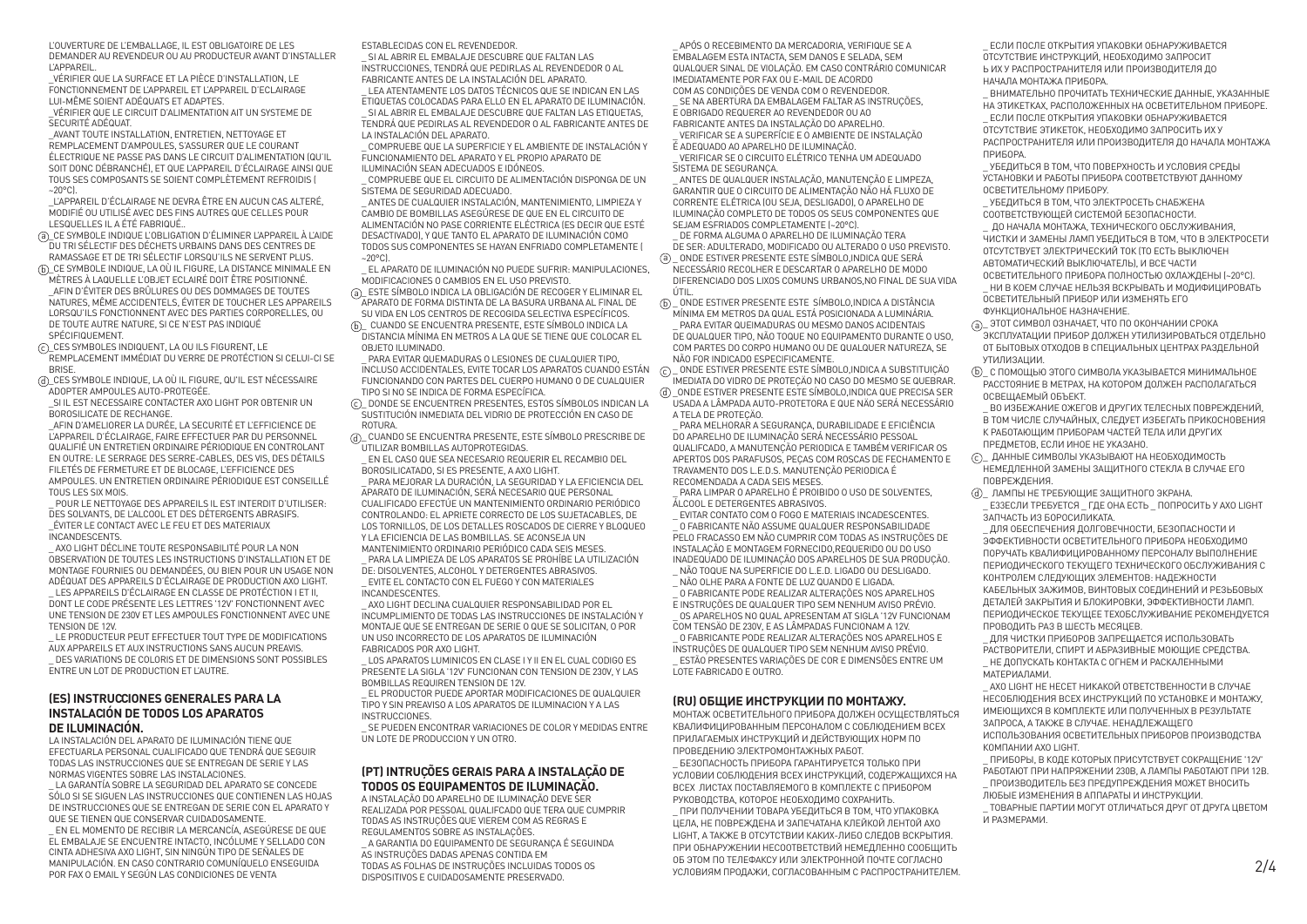| <b>ISTRUZIONI PER IL MONTAGGIO</b>                                                                                                                       |                                            |                 | UPBEL180E26XXXX<br><b>IMODEL</b><br>Pag. 03 of 04                                                                                                                                                                                          |
|----------------------------------------------------------------------------------------------------------------------------------------------------------|--------------------------------------------|-----------------|--------------------------------------------------------------------------------------------------------------------------------------------------------------------------------------------------------------------------------------------|
| <b>IINSTALLATION INSTRUCTION</b>                                                                                                                         | $\Box$ $\Longleftrightarrow$ $\Box$ $\top$ |                 |                                                                                                                                                                                                                                            |
| <b>INTRUCTIONS DE MONTAGE</b>                                                                                                                            |                                            |                 |                                                                                                                                                                                                                                            |
| <b>INSTRUCCIONES PARA EL MONTAJE</b>                                                                                                                     |                                            |                 |                                                                                                                                                                                                                                            |
|                                                                                                                                                          | $\boxtimes$                                | <b>Intertek</b> |                                                                                                                                                                                                                                            |
|                                                                                                                                                          |                                            |                 |                                                                                                                                                                                                                                            |
| ACCERTARSI CHE LA SUPERFICIE D'INSTALLAZIONE SIA ADEGUATA ALL'APPARECCHIO E                                                                              |                                            |                 | ES<br>COMPROBAR QUE EL TECHO DE INSTALACION SEA ADECUADO PARA EL APARATO Y                                                                                                                                                                 |
| NE SOPPORTI IL PESO - ESEGUIRE ADEGUATO COLLEGAMENTO ELETTRICO - FISSARE IL                                                                              |                                            |                 | SOPORTE SU PESO - EFECTUAR LA CONEXION ELECTRICA ADECUADA - FIJAR EL                                                                                                                                                                       |
| COMPONENTE(C1) AL SOFFITTO CON ADEGUATE VITI - FISSARE IL (C2) AL (C1)                                                                                   |                                            |                 | COMPONENTE (C1) AL TECHO POR MEDIO DE TORNILLOS ADECUADOS - FIJAR EL (C2)                                                                                                                                                                  |
| ATTRAVERSO I (C5+C3) CON FORZA ADEGUATA - INSERIRE IL COMPONENTE (C4) NEL<br>COMPONENTE(C2) E BLOCCARLO AI MAGNETI.                                      |                                            |                 | AL (C1) A TRAVES DE LOS (C5+C3) CON ADECUADA FUERZA - INSERTAR EL (C4) EN EL<br>(C2) Y FIJARLO A LOS IMANES.                                                                                                                               |
|                                                                                                                                                          |                                            |                 |                                                                                                                                                                                                                                            |
|                                                                                                                                                          |                                            |                 |                                                                                                                                                                                                                                            |
|                                                                                                                                                          |                                            |                 |                                                                                                                                                                                                                                            |
|                                                                                                                                                          |                                            |                 |                                                                                                                                                                                                                                            |
|                                                                                                                                                          |                                            |                 |                                                                                                                                                                                                                                            |
| <b>EN</b>                                                                                                                                                |                                            |                 | EN                                                                                                                                                                                                                                         |
| ENSURE THAT THE CEILING WHERE THE FITTING IS BEING INSTALLED IS SUITABLE<br>FOR IT AND SUPPORTS ITS WEIGHT - MAKE A SUITABLE ELECTRICAL CONNECTION - FIX |                                            |                 | <b>INSPECTING ELECTRICAL WIRES IN THE J-BOX:</b><br>REMOVE THE COMPONENT (C4) - REMOVE THE LIGHT BULBS - TAKE DOWN THE (C7) -                                                                                                              |
| THE COMPONENT (C1) TO THE CEILING WITH SUITABLE SCREWS - FIX THE (C2) TO THE                                                                             |                                            |                 | REMOVE THE (C6) FROM THE (C1) AND INSPECT THE ELECTRICAL WIRES - REPLACE                                                                                                                                                                   |
| (C1) USING (C5+C3) WITH SUITABLE STRENGTH - INSERT THE (C4) IN THE (C2) AND MOUNT ALL THE COMPONENTS.                                                    |                                            |                 |                                                                                                                                                                                                                                            |
| IT TO THE MAGNETS.                                                                                                                                       |                                            |                 |                                                                                                                                                                                                                                            |
|                                                                                                                                                          |                                            |                 |                                                                                                                                                                                                                                            |
|                                                                                                                                                          |                                            |                 |                                                                                                                                                                                                                                            |
|                                                                                                                                                          |                                            |                 |                                                                                                                                                                                                                                            |
|                                                                                                                                                          |                                            |                 |                                                                                                                                                                                                                                            |
| <b>FR</b>                                                                                                                                                |                                            |                 | FR.                                                                                                                                                                                                                                        |
| VERIFIER QUE LE PLAFOND D'INSTALLATION SOIT ADAPTE A L'APPAREIL ET SUPPORTE                                                                              |                                            |                 | <b>INSPECTION CABLE ELECTRIQUES DANS LA J-BOX:</b>                                                                                                                                                                                         |
| SON POIDS - EFFECTUER UNE PROPORTIONNEE BRANCHEMENT ÉLECTRIQUE - FIXER LE                                                                                |                                            |                 | DEVISSER LE (C11) - ENLEVER LE COMPOSANTS (C4) - ENLEVER LES AMPOULES -<br>COMPOSANT (C1) AU PLAFOND A L'AIDE DES VIS ADEQUATES-FIXER LE (C2) AU (C1) AVEC [ENLEVER LE (C7) - ENLEVER LE (C6) DU (C1) ET INSPECTER LES CABLE ELECTRIQUES - |
| LES (C5+C3) AVEC FORCE ADEQUATE - INSERER LE (C4) DANS LE (C2) EN ADHERENCE A                                                                            |                                            |                 | REPOSITIONNER TOUS LES COMPOSANTS.                                                                                                                                                                                                         |
| LES AIMANTES.                                                                                                                                            |                                            |                 |                                                                                                                                                                                                                                            |
|                                                                                                                                                          |                                            |                 |                                                                                                                                                                                                                                            |
|                                                                                                                                                          |                                            |                 |                                                                                                                                                                                                                                            |
|                                                                                                                                                          |                                            |                 | <b>TECHNICAL DATA</b><br>SIZE: Ø 70 7/8" H 13"                                                                                                                                                                                             |
|                                                                                                                                                          |                                            |                 | <b>BULBS:</b>                                                                                                                                                                                                                              |
|                                                                                                                                                          |                                            |                 | USE / UTILISER MAX 5 x 60W TYPE A                                                                                                                                                                                                          |
|                                                                                                                                                          |                                            |                 |                                                                                                                                                                                                                                            |